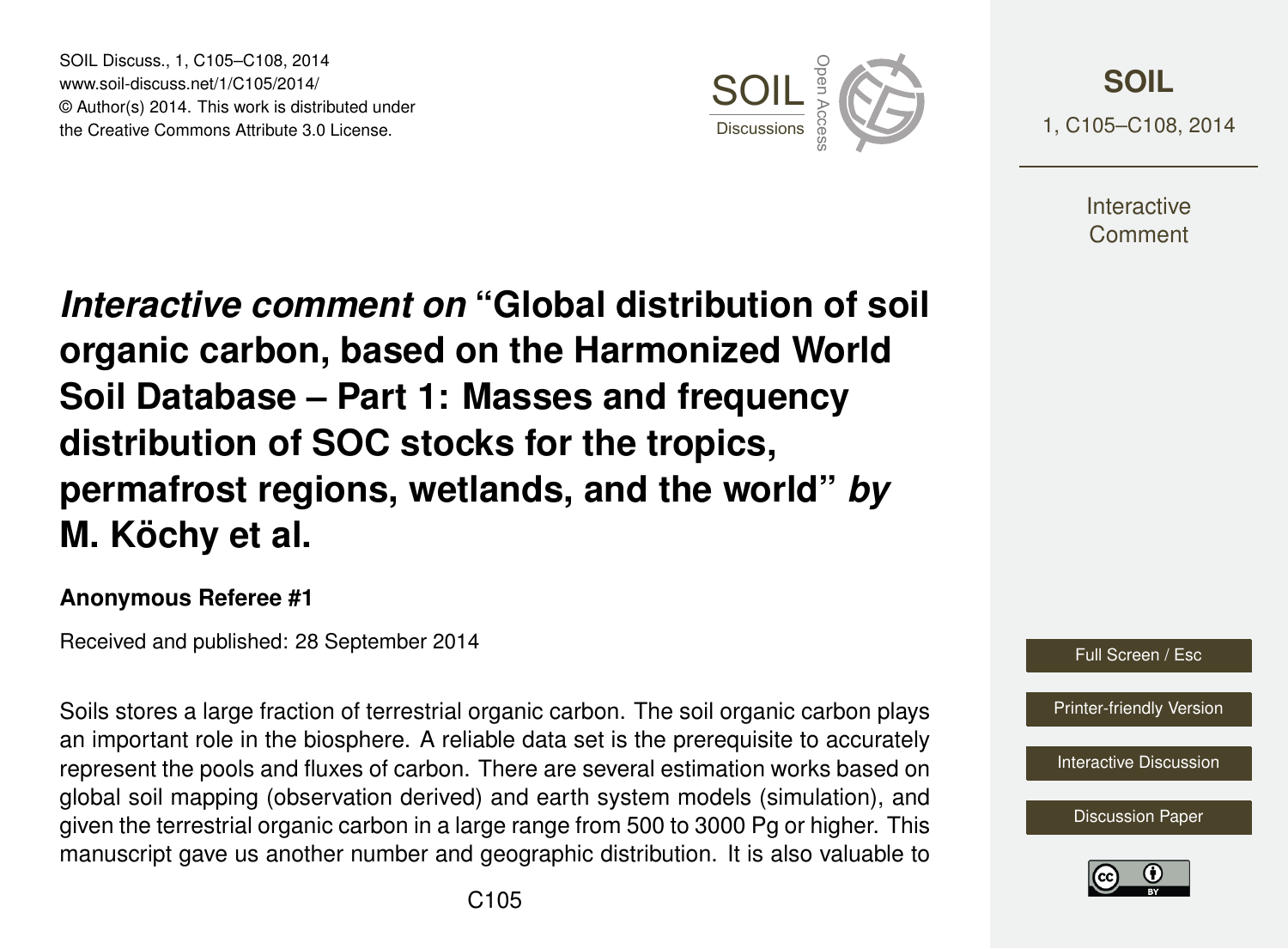improve our understanding on carbon cycle as a reference or benchmark data set. This manuscript gave us another estimation of soil carbon based on HWSD with adjusting the bulk density of Histosols, the definition of wetland, and incorporating more detailed estimates for permafrost from the Northern Circumpolar Soil Carbon Data Base. Though there is no anything original, it still is an important approach and valuable, and could be accepted after revision.

General comments: Soil depth matters in the SOC stock estimate, especially for deep soils. Though this paper corrected SOC of depth >1m in the peatlands, most of the true soil depth are not known in soil profile observations. Though we may lack data or method (extrapolation?) to reduce the uncertainty caused by the assumed soil depth, we need to keep this in mind. This uncertainty is not only for the <1m soil but also especially for the deeper soils. As a result, the uncertainty should be emphasized in some parts of the paper, such as page 338, line 8-17 and the conclusion section.

Consider describe the correction of frozen soilsiij LNCSCDBiijL', and tropic peatland (Page et al.) in the method section, since the combination of the three dataset is more reliable.

Consider change the order of section 3.3 and 3.4, i.e. correcting first and then overlaying with the wetland data.

With the above two modifications, corresponding tables and figures need to be redrew or added.

Consider delete "based on the Harmonized World Soil Database" in the title.

The part 2 of the paper only uses the HWSD to calibrate a SOC model, which is not very close to the part 1. It is better to treat these two parts as independent papers.

Specific comments: Page 328, line 15: 1325Pg, to be consistent with the number in the conclusion.

Page 330, line 6-8: WISE(v.2) was once publicly available. But it is now replaced by the

1, C105–C108, 2014

**Interactive Comment** 

Full Screen / Esc

[Printer-friendly Version](http://www.soil-discuss.net/1/C105/2014/soild-1-C105-2014-print.pdf)

[Interactive Discussion](http://www.soil-discuss.net/1/327/2014/soild-1-327-2014-discussion.html)

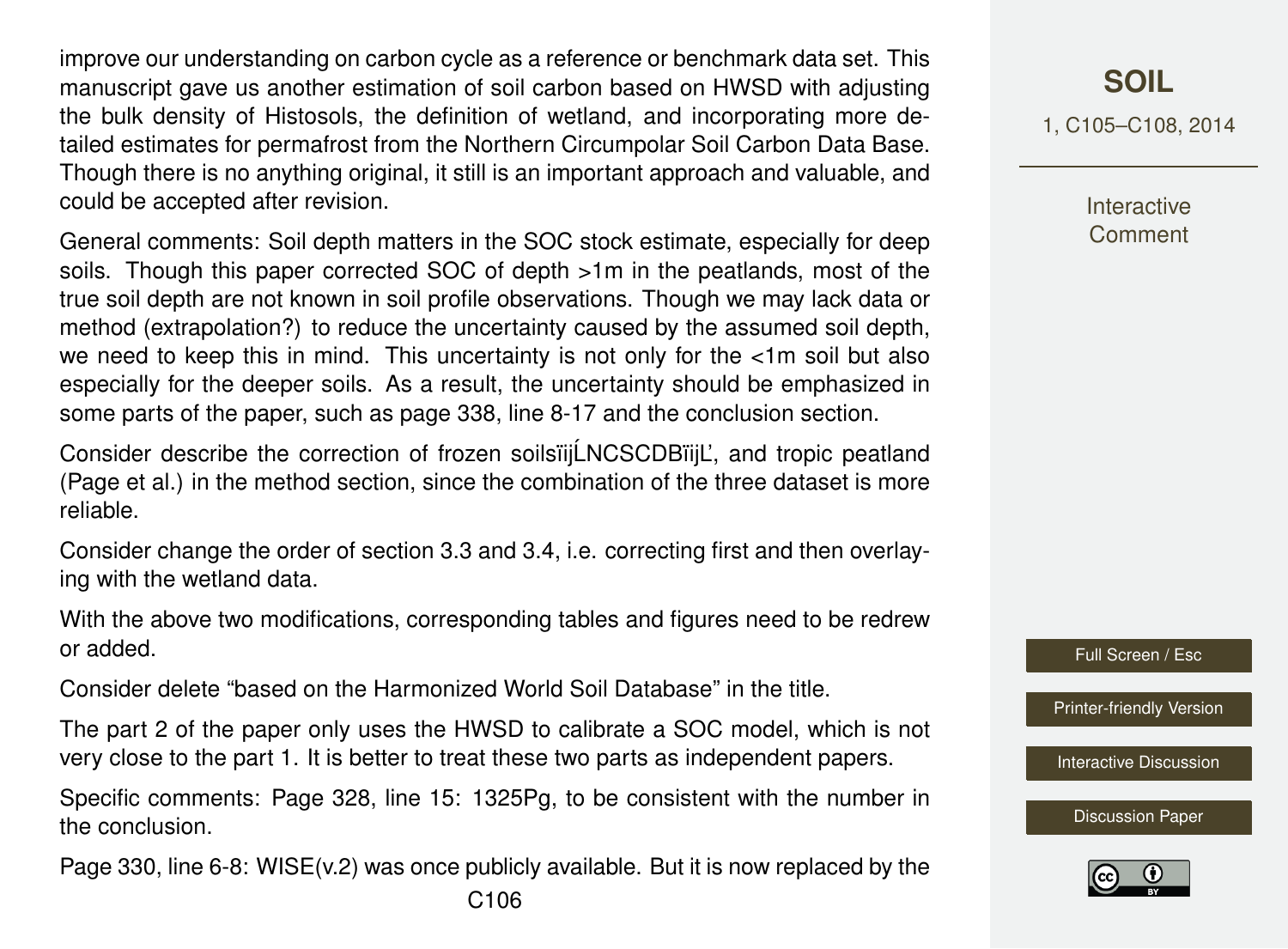WISE (V.3.1), which is available online and includes all profiles of previous versions.

Page 331, line17-20: The description is not precise. Shangguan et al. (2014) used three soil profile database directly, i.e. China, WISE(V.3.1) and NCSS of US, and they also used estimates (produced by others) based on local soil profiles and soil maps from ESDB (Europe), SOTWISE(various regions), GSM(US), SLC (Canada) and ASRIS (Australia).

Page 331, line 17, line 23: change "Shanguan et al."to"Shangguan et al."

Page 332, line7: It should be "equal to or smaller than".

Page 332, line9-29: Almost all the soil profiles in WISE do not have a real soil depth (or depth to the bedrock or R horizon), but have the observation depth. These soils are very likely much deeper than the recording depth in WISE. Only 189 profiles in WISE have an R horizon (some have a SOC great than 0, which seem to be errors). As a result, the overestimation for Cryosols, Podsols, and Umbrisolsmight not happen, especially for Cryosols and Podsols. Another point is that the soil depths in both HWSD and ISRIC-WISE are an underestimation of the true soil depth in almost all cases. It should not be named as "soil depth" in the paper. You may use the term"effective" soil depth in ISRIC-WISE (v3.0), or use the term "reference soil depth" in the HWSD.

Page 333, line7 and et al. : kg cm-3

Page 333, line9: Why these regressions and the R2 are different from the authors previous report, i.e. Hiederer and Kochy (2011)? They are both based on WISE3.1. The difference of BD is 0.139 for the topsoil using the regressions when  $OC = 12\%$ .

Page 333, line 9: ln(Corg \*100)

Page 335, line 13-17: It lacks a soil profile database with WRB classification information to develop a WRB based soil property maps. Taxonomy reference between WRB and FAO will increase the uncertainty.

**[SOIL](http://www.soil-discuss.net)**

1, C105–C108, 2014

**Interactive Comment** 

Full Screen / Esc

[Printer-friendly Version](http://www.soil-discuss.net/1/C105/2014/soild-1-C105-2014-print.pdf)

[Interactive Discussion](http://www.soil-discuss.net/1/327/2014/soild-1-327-2014-discussion.html)